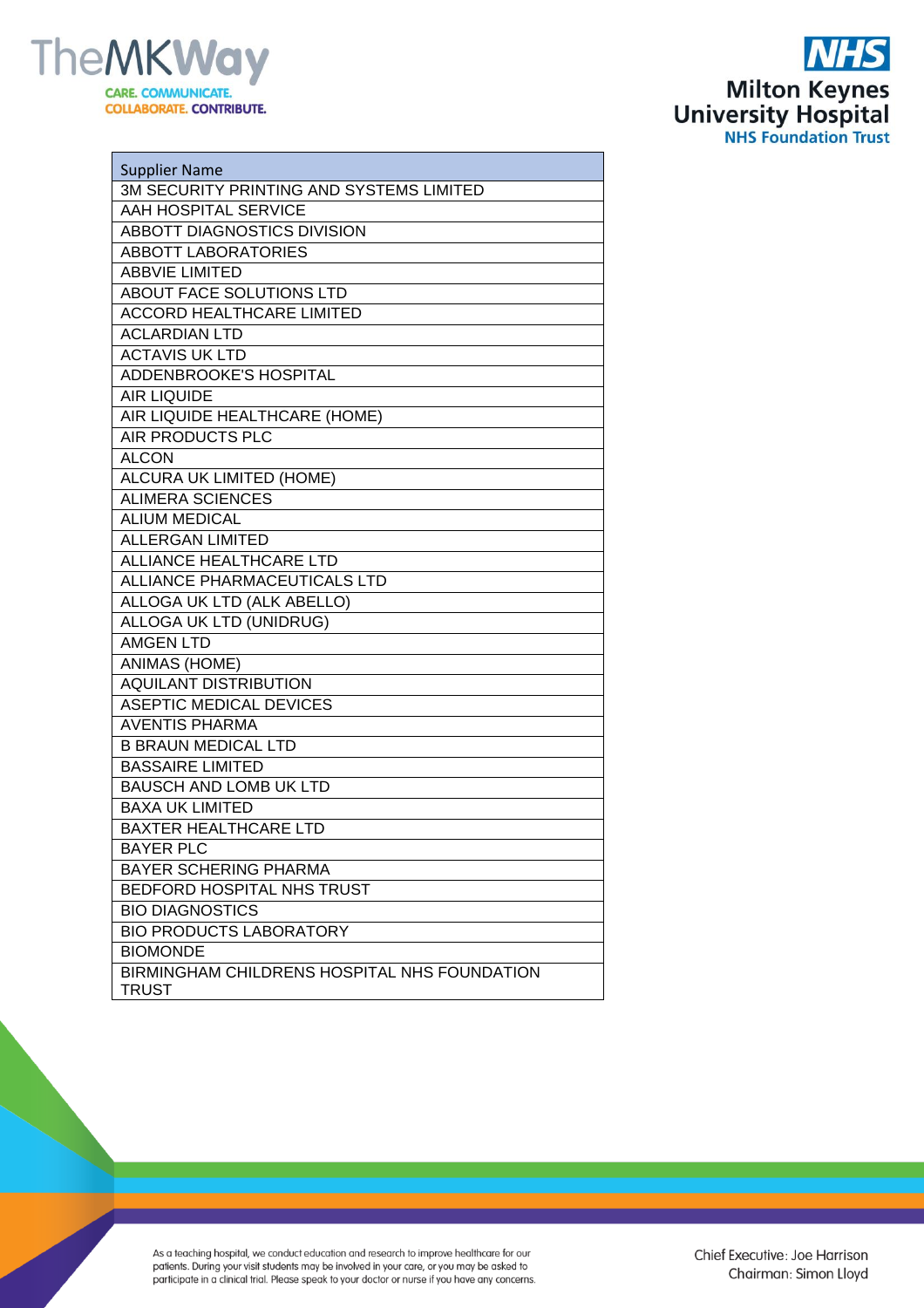



| <b>BOEHRINGER INGELHEIM LTD</b>               |
|-----------------------------------------------|
| <b>BRACCO UK LTD</b>                          |
| BRISTOL MYERS SQUIBB PHARMACEUTICALS LTD      |
| BRITANNIA PHARMACEUTICALS LTD                 |
| <b>BRITISH OXYGEN CO.LTD</b>                  |
| BRITISH OXYGEN CO.LTD SPECIAL GASES           |
| <b>BTG INTERNATIONAL LTD</b>                  |
| <b>CALEA UK LIMITED</b>                       |
| <b>CARDIFF UNIVERSITY</b>                     |
| CARDINAL HEALTH MARTINDALE PRODUCTS           |
| <b>CELGENE LIMITED</b>                        |
| <b>CHAPTER LIMITED</b>                        |
| <b>CHIESI LIMITED</b>                         |
| <b>CHURCHILL HOSPITAL</b>                     |
| <b>CLARITY PHARMA LTD</b>                     |
| <b>CLINIGEN GROUP PLC</b>                     |
| <b>CLINIGEN HEALTHCARE LIMITED</b>            |
| <b>CLINIGEN HEALTHCARE LTD</b>                |
| <b>CSL BEHRING</b>                            |
| <b>DEXCOM UK (HOME)</b>                       |
| <b>DRUGSRUS LIMITED</b>                       |
| <b>DURBIN PLC</b>                             |
| <b>ECOLAB</b>                                 |
| <b>ELIS CLEANROOM</b>                         |
| <b>FARNHAM REPACKAGING UNIT</b>               |
| FERRING PHARMACEUTICALS LTD                   |
| FORUM HEALTH PRODUCTS LIMITED                 |
| <b>FRESENIUS KABI LTD</b>                     |
| FRESENIUS MEDICAL CARE (UK) LTD (HOME)        |
| <b>GB UK HEALTHCARE</b>                       |
| <b>GE HEALTHCARE LTD</b>                      |
| <b>GENMED.ME LTD</b>                          |
| <b>GENZYME THERAPEUTICS</b>                   |
| <b>GILEAD SCIENCES LTD</b>                    |
| <b>GLASGOW WESTERN INFIRMARY</b>              |
| GREAT ORMOND STREET HOSPITAL FOR CHILDREN NHS |
| <b>TRUST</b>                                  |
| <b>GREAT WESTERN HOSPITAL</b>                 |
| <b>GRIFOLS UK LTD</b>                         |
| <b>GUERBET LABORATORIES LTD</b>               |
| <b>HAFELE</b>                                 |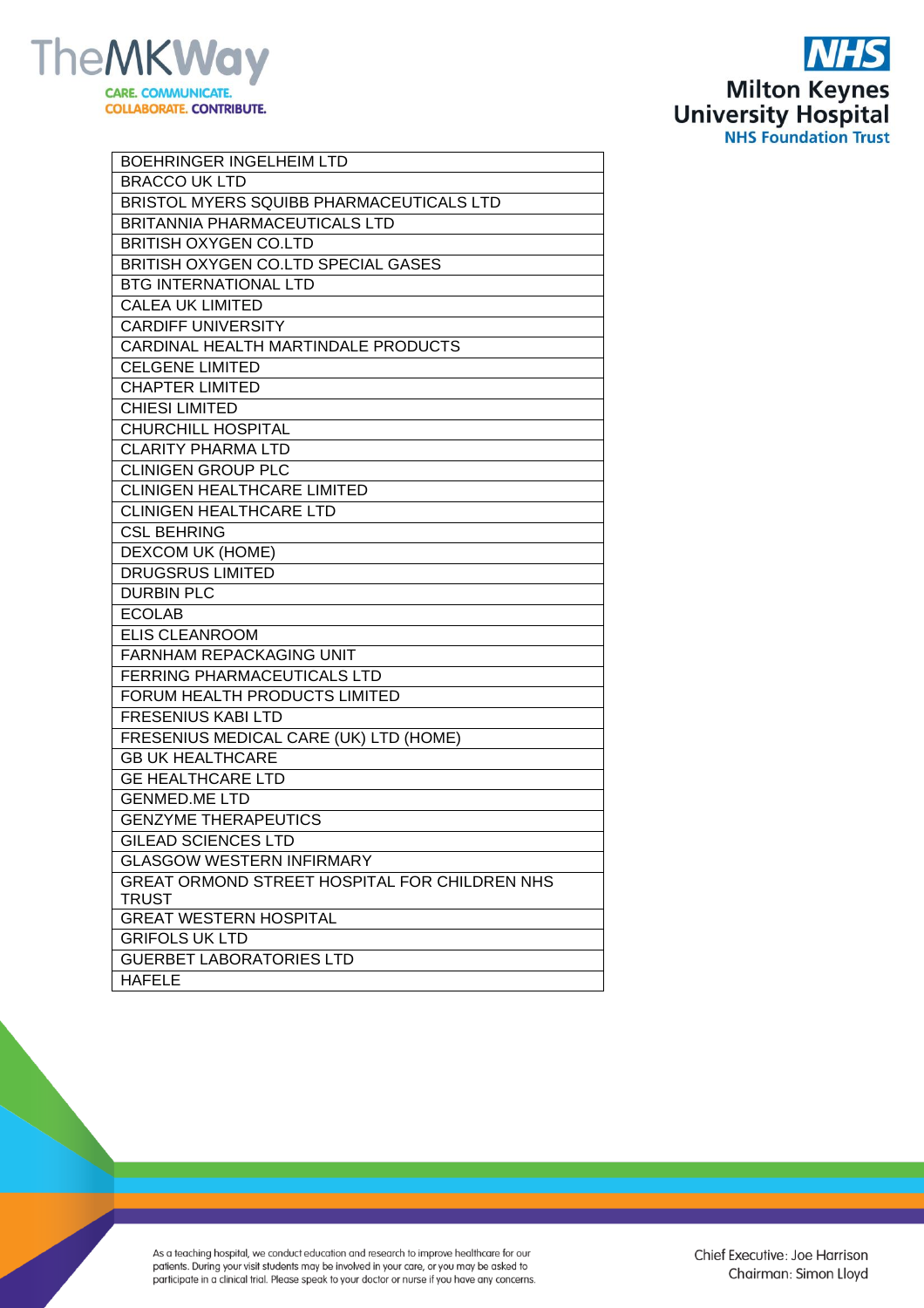

 $\mathbf{r}$ 



| <b>HAMELN PHARMACEUTICALS</b>                     |
|---------------------------------------------------|
| <b>HAMPSHIRE HOSPITALS FOUNDATION TRUST</b>       |
| HEALTHCARE AT HOME (HOME)                         |
| HEALTHNET HOMECARE (HOME)                         |
| <b>HELAPET LIMITED</b>                            |
| <b>HENRY SCHEIN DENTAL</b>                        |
| HOSPIRA ASEPTIC SERVICES LTD (INTRA-TECH)         |
| <b>HOSPIRA UK LIMITED</b>                         |
| HOSPITAL METALCRAFT LTD                           |
| HUDDERSFIELD PHARMACY SPECIALS                    |
| <b>INFAI UK LTD</b>                               |
| <b>INSPIRATION HEALTHCARE LIMITED</b>             |
| INSULET INTERNATIONAL (HOME)                      |
| <b>IPSWICH HOSPITAL</b>                           |
| <b>ITH PHARMA</b>                                 |
| <b>JANSSEN-CILAG LTD</b>                          |
| <b>JAZZ PHARMACEUTICALS</b>                       |
| <b>KIMAL PLC</b>                                  |
| KING'S COLLEGE HOSPITAL                           |
| <b>LAMEPRO</b>                                    |
| <b>LEXON UK LIMITED</b>                           |
| LLOYDS PHARMACY CLINICAL HOMECARE LIMITED         |
| LUTON AND DUNSTABLE HOSPITAL NHS FOUNDATION TRUST |
| <b>MACO PHARMA</b>                                |
| <b>MANDEVILLE MEDICINES</b>                       |
| <b>MAWDSLEY BROOKS &amp; CO LTD</b>               |
| MAWDSLEY BROOKS (DONCASTER PHARMACEUTICALS)       |
| MAWDSLEY PRE WHOLESALE                            |
| <b>MEDCO HEALTH SOLUTIONS LTD</b>                 |
| <b>MEDICINA</b>                                   |
| <b>MEDTRONIC LIMITED (HOME)</b>                   |
| <b>MERZ PHARMA LTD</b>                            |
| <b>MICRONCLEAN</b>                                |
| MIDCO PRINT AND PACKAGING LIMITED                 |
| MITRON MEDICAL LTD                                |
| MOORFIELDS PHARMACEUTICALS                        |
| MOVIANTO (HEALTHCARE LOGISTICS LTD)               |
| MOVIANTO VACCINES (IMMFORM DoH)                   |
| MUNDIPHARMA RESEARCH LIMITD                       |
| <b>MYLAN</b>                                      |
| NORDIC PHARMA UK LIMITED                          |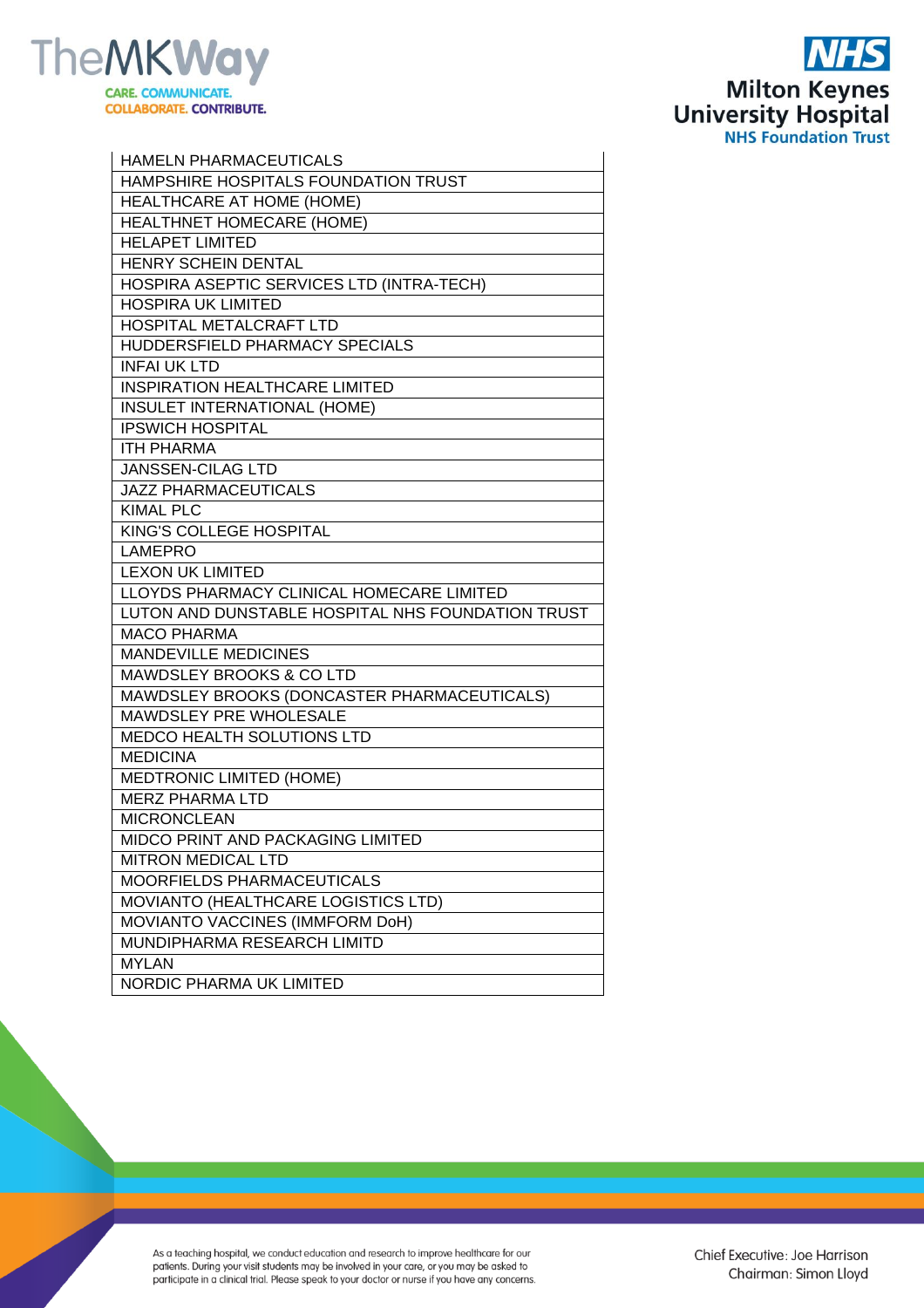



| NORGINE PHARMACEUTICALS LTD                 |
|---------------------------------------------|
| NORTH WEST LONDON HOSPITAL NHS TRUST        |
| NORTHAMPTON GENERAL HOSPITAL                |
| <b>NOVA LABORATORIES LTD</b>                |
| NOVARTIS PHARMACEUTICALS UK LTD             |
| <b>OMNIMED LIMITED</b>                      |
| ORPHAN EUROPE (UK) LTD                      |
| <b>OXFORD PHARMACY STORE</b>                |
| <b>OXFORD UNIVERSITY HOSPITALS</b>          |
| PARAPHARM DEVELOPMENT LTD                   |
| <b>PFIZER LTD</b>                           |
| PHARMACOSMOS (VITALINE) UK LTD              |
| PHOENIX HEALTHCARE DISTRIBUTION LTD         |
| PIERRE FABRE LTD                            |
| PIRAMAL CRITICAL CARE LTD (C/O MOVIANTO UK) |
| PLATON MEDICAL LTD                          |
| PORTSMOUTH HOSPITALS NHS TRUST              |
| <b>QUALASEPT LTD (BATH ASU)</b>             |
| <b>QUANTUM PHARMACEUTICAL LTD</b>           |
| RANBAXY (UK) LTD                            |
| REGIONAL DRUG PURCHASING CENTRE             |
| RIVERSIDE MEDICAL PACKAGING LTD             |
| ROCHE DIABETES CARE LTD (HOME)              |
| ROCHE DIAGNOSTICS LTD (A/C No. SP42100697)  |
| ROCHE PRODUCTS LTD                          |
| ROSEMONT PHARMACEUTICALS                    |
| RR DONNELLEY                                |
| <b>SANOFI PASTEUR</b>                       |
| SELECTIVE SUPPLIES LTD                      |
| <b>SEQIRUS UK LTD</b>                       |
| SHIRE PHARMACEUTICALS LTD                   |
| SIEMENS HEALTHCARE DIAGNOSTICS LTD          |
| <b>SIGMA PHARMACEUTICALS</b>                |
| SOUTHAMPTON GENERAL HOSPITAL                |
| SOUTHERN GROUP LABORATORY LTD               |
| SP SERVICES (UK) LTD                        |
| SPIRIT MEDICAL                              |
| SPRINGMED SOLUTIONS                         |
| ST MARY'S PHARMACEUTICAL UNIT               |
| <b>ST THOMAS HOSPITAL</b>                   |
| <b>ST. CHARLES' HOSPITAL</b>                |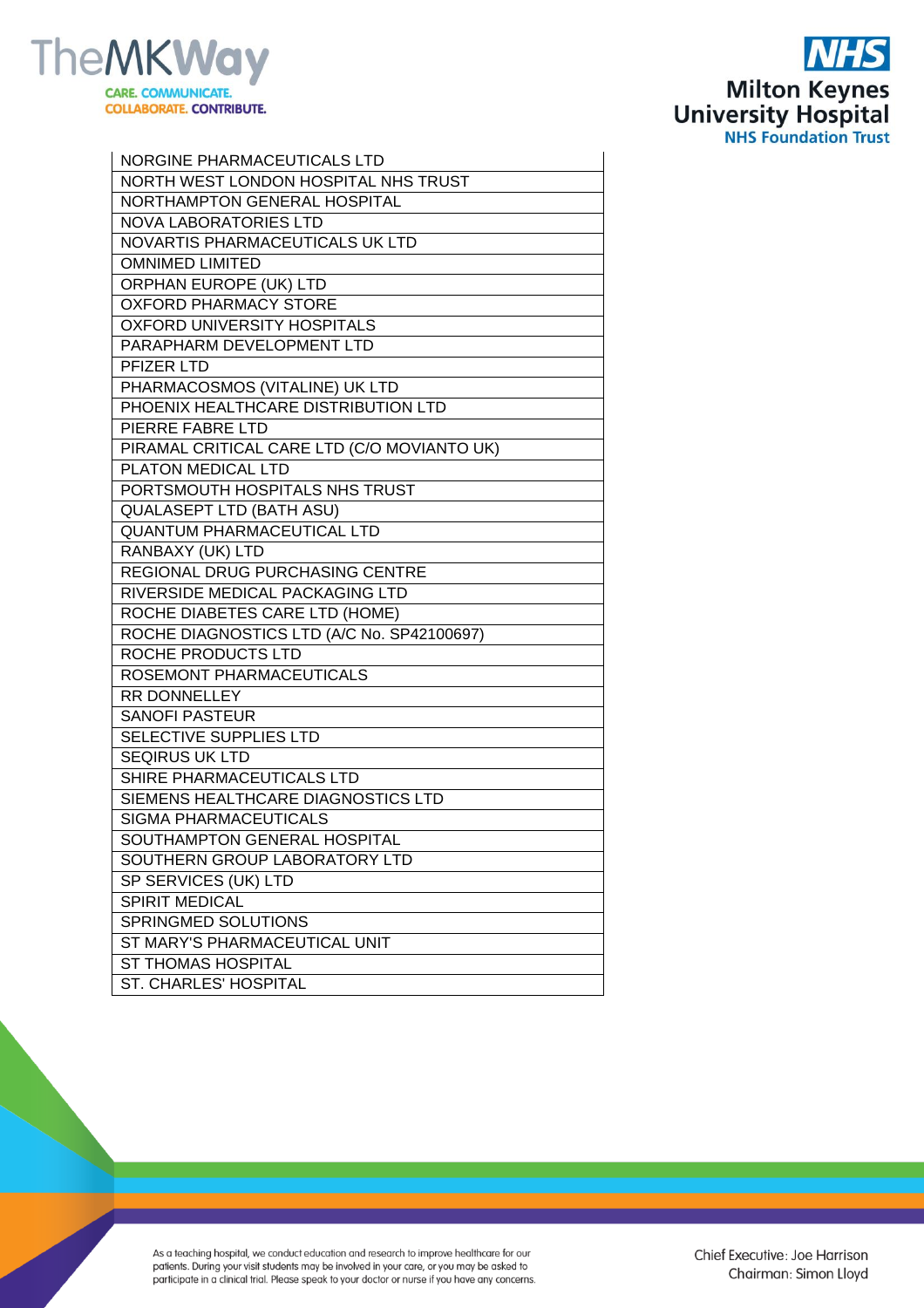



| <b>STAMFORD PRODUCTS LTD</b>                 |
|----------------------------------------------|
| STOCKPORT PHARMACEUTICALS                    |
| STOKE MANDEVILLE HOSPITAL                    |
| <b>STRYKER HEALTH UK</b>                     |
| SYNER-MED (PHARMACEUTICAL PRODUCTS) LTD      |
| <b>TAYSIDE PHARMACEUTICALS</b>               |
| <b>TELL PRODUCTS</b>                         |
| <b>TEVA UK LIMITED</b>                       |
| THE ROYAL FREE HAMPSTEAD NHS TRUST           |
| THE ROYAL VICTORIA INFIRMARY                 |
| THE SPECIALS LABORATORY                      |
| <b>TILLOMED LABS LTD</b>                     |
| <b>TORBAY PHARMACEUTICALS</b>                |
| <b>TPS HEALTHCARE LTD</b>                    |
| UNIVERSITY COLLEGE LONDON HOSPITAL           |
| <b>VALLEY NORTHERN</b>                       |
| <b>VERITON PHARMA</b>                        |
| <b>VERNACARE</b>                             |
| <b>WAYMADE PLC</b>                           |
| <b>WESTERN INFIRMARY GLASGOW</b>             |
| <b>WIRRAL HOSPITAL ASEPTIC UNIT</b>          |
| WORCESTERSHIRE ROYAL HOSPITAL                |
| YPSOMED SELFCARE SOLUTIONS (HOME)            |
| ZIMMER BIOMET UK LTD                         |
|                                              |
| Suppliers below this line are no longer used |
|                                              |
| <b>xABATRON LTD</b>                          |
| <b>xADAMS HEALTHCARE</b>                     |
| <b>xAGUETTANT LTD</b>                        |
| <b>XARDERN HEALTHCARE LTD</b>                |
| <b>xASDA PHARMACY</b>                        |
| <b>xASTRA ZENECA</b>                         |
| <b>xAUDEN MCKENZIE</b>                       |
| <b>xAURUM PHARMACEUTICALS LTD</b>            |
| <b>xAVENTIS PHARMA LTD</b>                   |
| <b>xBCM SPECIALS MANUFACTURING</b>           |
| <b>xBEACON PHARMACEUTICALS LTD</b>           |
| <b>xBIOGEN IDEC LTD</b>                      |
| <b>xBIOVENTUS COOPERATIEF</b>                |
| <b>xBIOVITRUM AB</b>                         |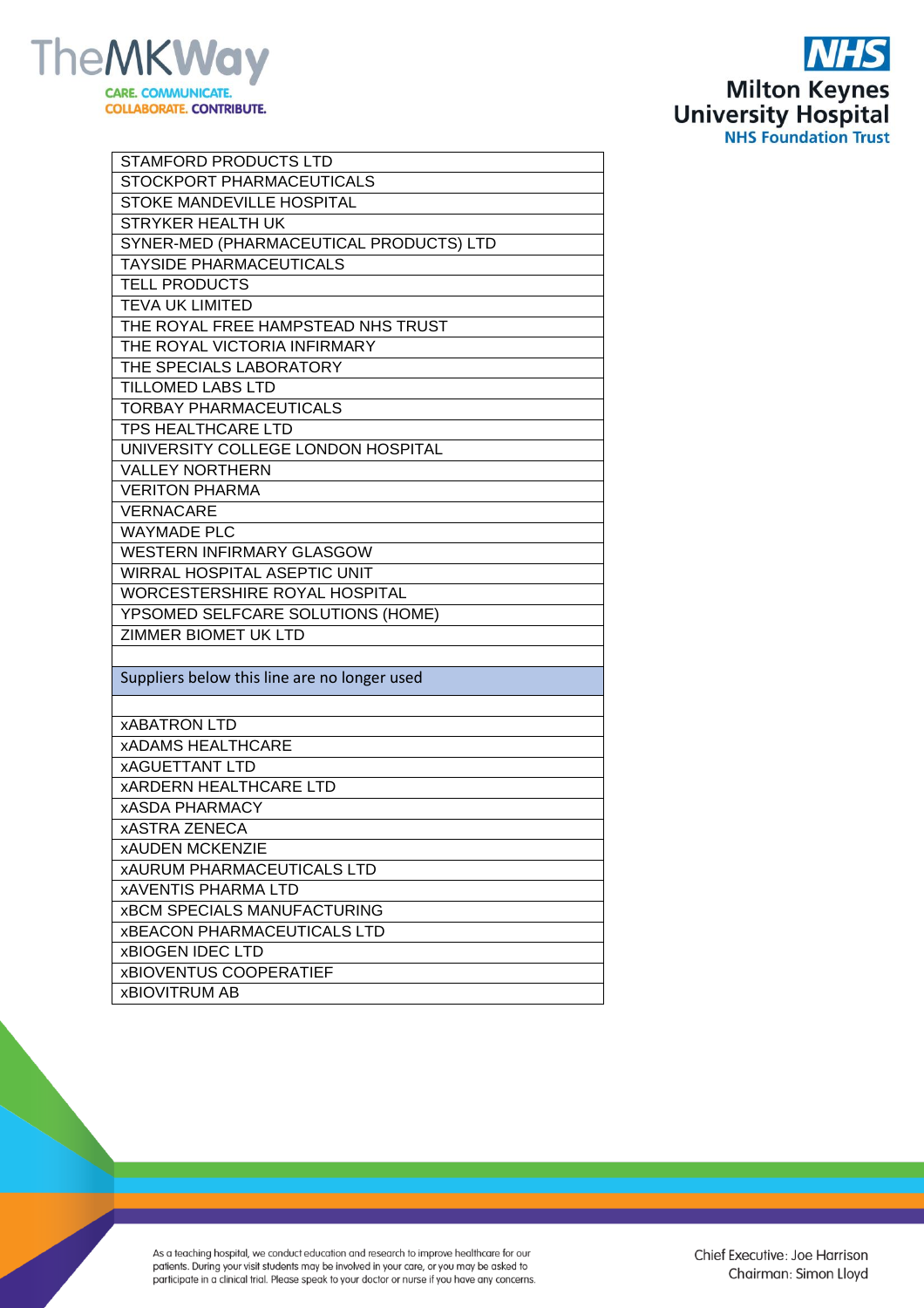



| <b>xBOWMED IBISQUS LTD</b>                             |
|--------------------------------------------------------|
| <b>xBPL</b>                                            |
| <b>xBRISTOL BOTTLE CO LTD</b>                          |
| <b>xBRISTOL LABORATORIES LTD</b>                       |
| <b>xC M E MCKINLEY UL LTD</b>                          |
| <b>xCAMBRIDGE LABORATORIES</b>                         |
| <b>xCEPHALON (FRANCE)</b>                              |
| <b>xCFN PACKAGING GROUP</b>                            |
| <b>xCHERWELL LABORATORIES LTD</b>                      |
| <b>xCLINIMED</b>                                       |
| <b>xCO-PHARMA LIMITED</b>                              |
| <b>xCO-PHARMA LTD</b>                                  |
| <b>xCOX &amp; ROBINSON LTD</b>                         |
| <b>xCRAWFORD HEALTHCARE LTD</b>                        |
| <b>xCROWN LABELS MFG CO LIMITED</b>                    |
| <b>XDEPARTMENT OF HEALTH</b>                           |
| <b>xDIAGMED HEALTHCARE LTD</b>                         |
| <b>xDOWELHURST LTD</b>                                 |
| <b>xDR REDDY'S LABORATORIES (UK) LTD</b>               |
| <b>xDRUGSRUS LIMITED</b>                               |
| <b>XEASTBOURNE DGH PHARMACEUTICALS</b>                 |
| <b>XEASTERN PHARMACEUTICALS LTD</b>                    |
| <b>xEISAI</b>                                          |
| <b>xELDON LABORATORIES</b>                             |
| <b>XELI LILLY &amp; CO LIMITED</b>                     |
| <b>XEROX UK LIMITED</b>                                |
| <b>XEVELINA CHILDRENS HOSPITAL</b>                     |
| <b>xE-Z-EM LIMITED</b>                                 |
| <b>xFARILLON (HEALTHCARE LOGISTICS)</b>                |
| <b>xFOCUS PHARMACEUTICALS</b>                          |
| <b>xFORLEY GENERICS LIMITED</b>                        |
| <b>xGALDERMA (UK) LTD</b>                              |
| <b>xGALEN LTD</b>                                      |
| <b>xGAMBRO (HOSPAL COBE)</b>                           |
| <b>xGAMBROLTD</b>                                      |
| <b>xGLAXOSMITHKLINE</b> (via AAH)                      |
| <b>xGOLDSHIELD PHARMACEUTICALS LTD</b>                 |
| <b>xGUILBERT UK LTD</b>                                |
| <b>XHEATHERWOOD AND WEXHAM PARK HOSPITAL NHS TRUST</b> |
| <b>xHEWLETT PACKARD</b>                                |
| <b>xIPSEN LTD</b>                                      |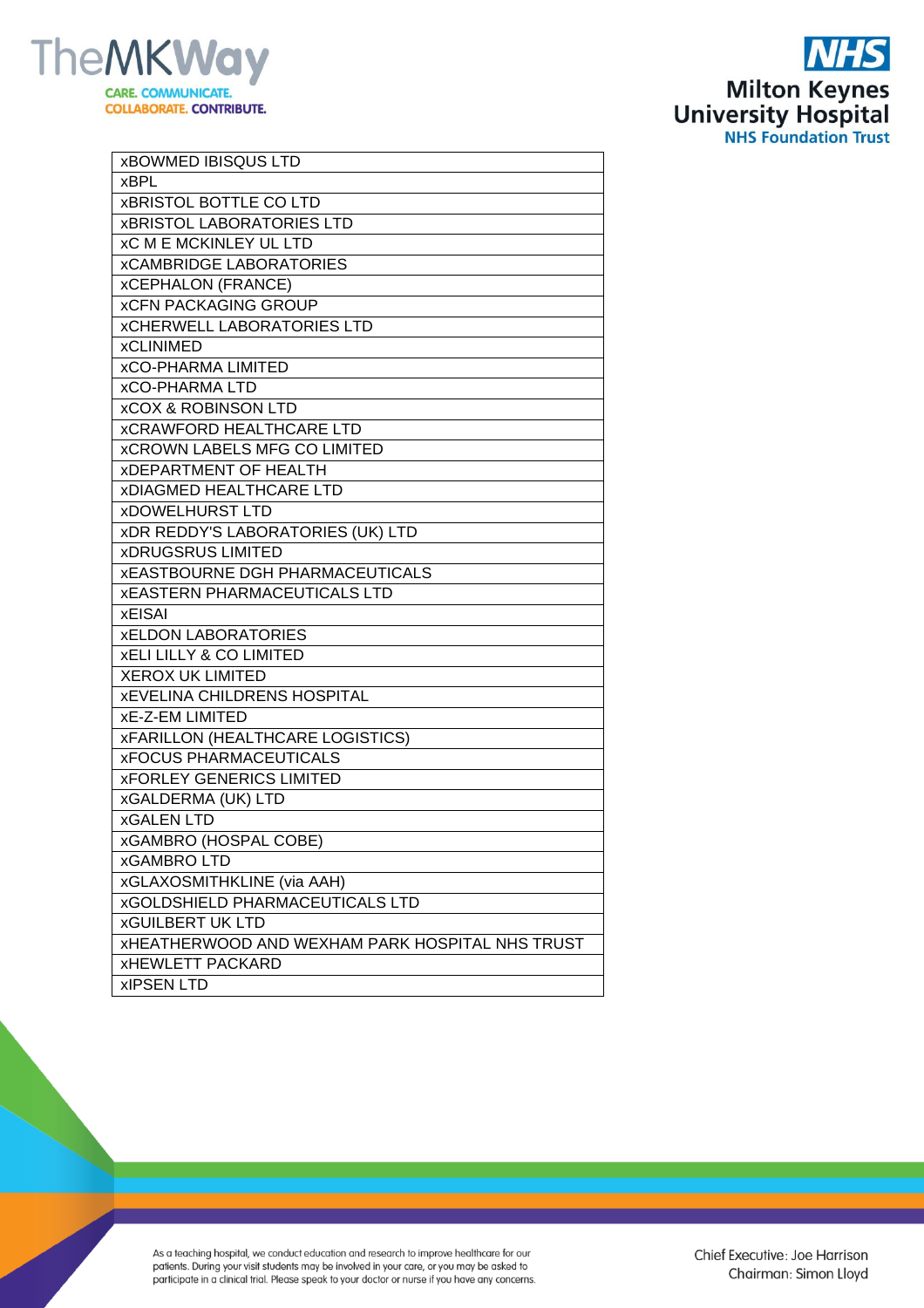



| <b>xJOHN BELL &amp; CROYDON</b>                           |
|-----------------------------------------------------------|
| <b>xJOHNSON &amp; JOHNSON MEDICAL LTD</b>                 |
| <b>XKENT PHARMACEUTICALS LTD</b>                          |
| <b>xKETTERING GENERAL HOSPITAL</b>                        |
| <b>xKING'S COLLEGE HOSPITAL</b>                           |
| <b>xKONICA BUSINESS MACHINES LTD</b>                      |
| <b>xLABORATOIRES GENOPHARM</b>                            |
| <b>xLABORATORIES FOR APPLIED BIOLOGY</b>                  |
| <b>xLAGAP PHARMACEUTICALS LTD</b>                         |
| <b>xLEICESTER ROYAL INFIRMARY</b>                         |
| <b>xLEO LABORATORIES LTD</b>                              |
| <b>xLRC PRODUCTS LTD</b>                                  |
| <b>xM &amp; A PHARMACHEM LIMITED</b>                      |
| <b>xMACO PHARMA UK</b>                                    |
| <b>XMALLINCKRODT UK COMMERCIAL LTD</b>                    |
| <b>XMANX HEALTHCARE</b>                                   |
| <b>xMARK ASHMORE</b>                                      |
| <b>XMEDWAY MARITIME HOSPITAL</b>                          |
| <b>XMERCK SERONO LTD</b>                                  |
| <b>XMERCK SHARP &amp; DOME LTD (INVOICED THROUGH AAH)</b> |
| <b>xMILLPHARM</b>                                         |
| <b>XMILTON KEYNES PRIMARY CARE TRUST</b>                  |
| <b>XMR D.J.STEAD PRINCIPAL PHARMACIST</b>                 |
| <b>xNEOLAB LTD</b>                                        |
| <b>XNHS SUPPLIES VIA ORACLE (NON-CATALOG REQUESTS)</b>    |
| <b>xNICHE GENERICS</b>                                    |
| <b>xNOR SYSTEMS</b>                                       |
| <b>XNORDIC PHARMACEUTICALS LTD</b>                        |
| <b>XNOTTINGHAM UNIVERSITY HOSPITALS NHS TRUST</b>         |
| <b>XNOVO NORDISK PHARMACEUTICALS LTD</b>                  |
| <b>xNPA SERVICES</b>                                      |
| <b>xOCTAPHARMA</b>                                        |
| xOPi Ltd                                                  |
| <b><i>XORGANON LABORATORIES LTD</i></b>                   |
| <b>xORION PHARMA (UK) LTD</b>                             |
| <b>xOXFORD PCS LTD</b>                                    |
| <b>xP &amp; D PHARMACEUTICALS</b>                         |
| xPH6.3                                                    |
| <b>xPHARMACIA LIMITED</b>                                 |
| <b>xPHARMAXO PHARMACY SERVICES LIMITED</b>                |
| <b>xPHARMION LIMITED</b>                                  |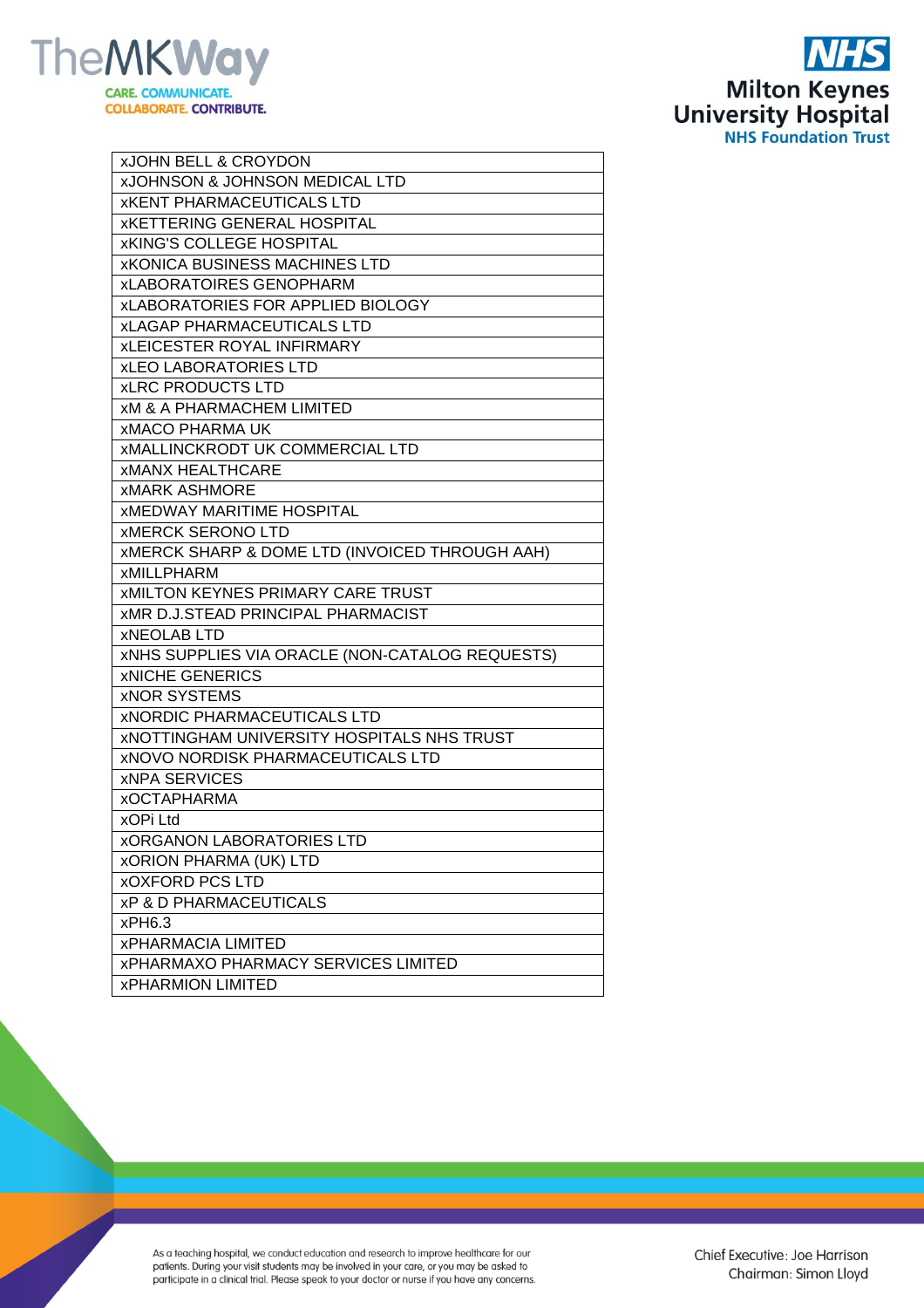



| <b>xPHLS COMMUNICABLE DISEASE SURVEILLANCE CENTRE</b>   |
|---------------------------------------------------------|
| <b>xPLIVA PHARMA LTD</b>                                |
| <b>xPRESTON PHARMACEUTICALS</b>                         |
| <b>xPROCTER &amp; GAMBLE</b>                            |
| xQ-MED (UK) LTD                                         |
| <b>xQUEENS HOSPITAL</b>                                 |
| <b>xQUEENS MEDICAL CENTRE</b>                           |
| <b>xRAD FABRICATING COMPANY</b>                         |
| <b>xRELON CHEM</b>                                      |
| <b>XRHONE POULENC RORER LTD UK CUSTOMER SERVICES</b>    |
| <b>XRICHARDSONS OF LEICESTER LTD</b>                    |
| <b>xROYAL BERKSHIRE HOSPITAL</b>                        |
| <b>xROYAL BROMPTON HOSPITAL</b>                         |
| <b>XROYAL LIVERPOOL &amp; BROADGREEN UNIV HOSPITALS</b> |
| <b>xROYAL PHARMACEUTICAL SOCIETY OF GREAT BRITAIN</b>   |
| <b>xSANDOZ LIMITED</b>                                  |
| <b>xSAXON CLINIC</b>                                    |
| <b>xSCHERING PLOUGH LTD</b>                             |
| <b>xSCHWARZ PHARMA LTD</b>                              |
| <b>xSCIENTIFIC HOSPITAL SUPPLIES LTD</b>                |
| <b>xSERONO PHARMACEUTICALS LTD</b>                      |
| <b>xSERVIER LABORATORIES LTD</b>                        |
| xSERVIER LABORATORIES LTD (AC. 218312)                  |
| <b>xSLA PHARMA</b>                                      |
| xSMITH & NEPHEW HEALTHCARE LTD (A/C No. 118133)         |
| <b>xSMITH &amp; NEPHEW LTD</b>                          |
| <b>xSMITH &amp; NEPHEW ORTHOPAEDICS</b>                 |
| <b>xSMOKING CESSATION TEAM</b>                          |
| <b>xSOLGAR VITAMINS LTD</b>                             |
| <b>xSOLVAY HEALTHCARE</b>                               |
| <b>xSOUTHERN SYRINGE SERVICES LTD</b>                   |
| <b>xSPINKS PACKAGING LTD</b>                            |
| <b>xSSL INTERNATIONAL</b>                               |
| <b>xST PETERS HOSPITAL NHS TRUST</b>                    |
| <b>xSTD PHARMACEUTICAL PRODUCTS LTD</b>                 |
| <b>xSUPREME RUBBER STAMP CO.UNIT 1</b>                  |
| <b>xTACTICA SOLUTIONS, CAUSEWAY DISTRIBUTION CENTRE</b> |
| <b>xTERUMOBCT</b>                                       |
| <b>XTHE HILLINGDON HOSPITAL</b>                         |
| <b>xTILLOMED LABORATORIES LTD</b>                       |
| <b>xTNT UK LIMITED</b>                                  |